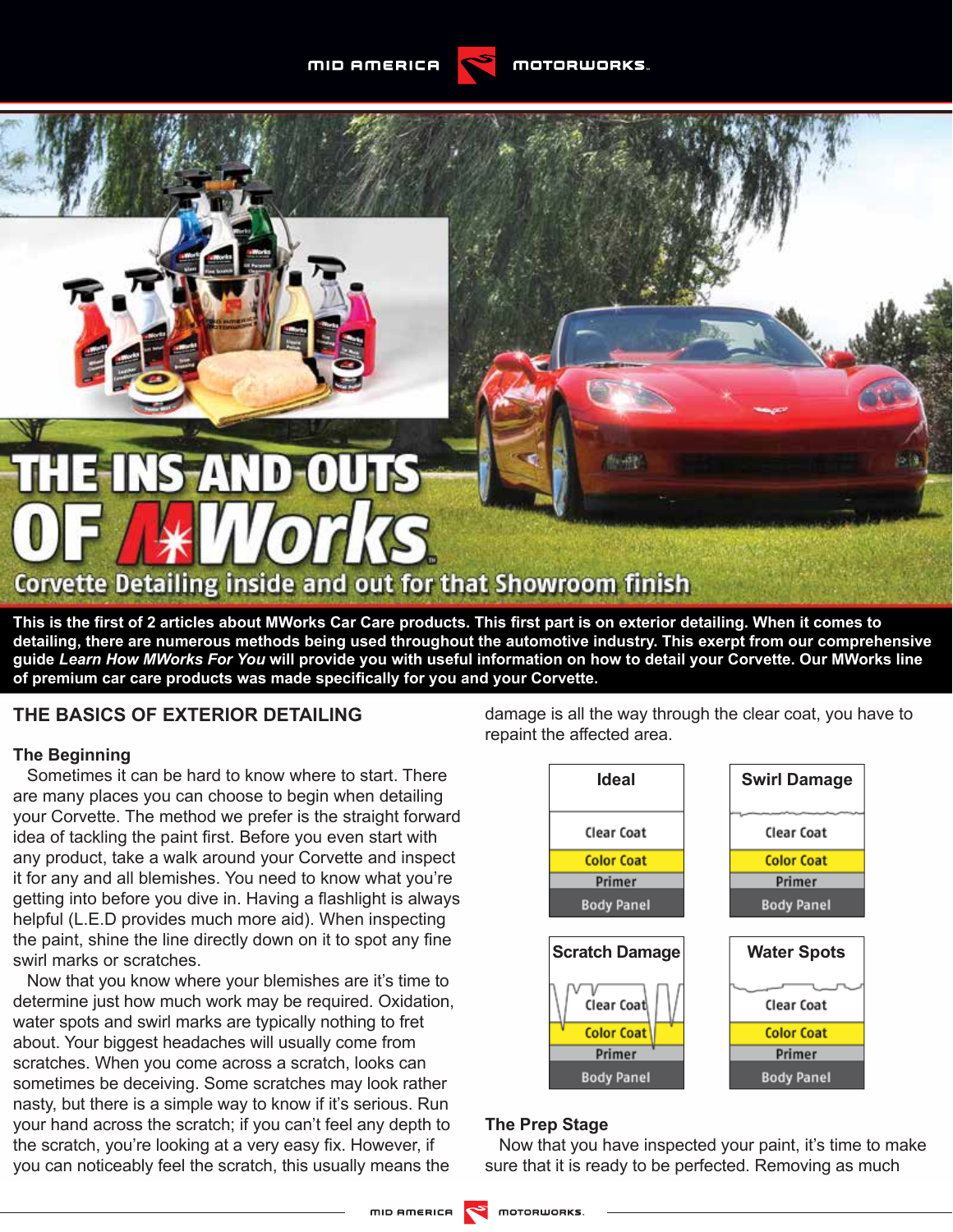

surface contaminants as possible is a necessary stage to ensure that all of your hard work will truly be worthwhile. Before taking any polish to your paint, there are two methods you can use to clean your paint.

**Method 1:** The quicker of the two methods; do a waterless car wash by cleaning your paint with our MWorks Fast Detail. Simply spray the solution on to your paint and wipe it clean by using our microfiber towels. Fast Detail is a great way to quickly rid your Corvette of contaminants and is also a great maintenance tool when your work is done. We explore that more in the comprehensive guide.



**Method 2:**This method takes a bit longer, but can be enjoyable and thorough. A full bucket wash using our MWorks Car Wash certainly proves to be enjoyable on a sunny day and ensures that no spots are missed. Once the washing is done, thoroughly dry your Corvette's surface with one of our ultra absorbent microfiber towels.

Now, for the adventurous, detail oriented types, there is an optional method 3. This method is simply a combination of the two listed above. Start with the full bucket wash of method 2 and once that is done and your Corvette is dry, use Fast Detail on your paint to truly ensure that any left over grime or water marks are eliminated.

## **Let's Chat About Polish**

Alright, so we've inspected and prepped our paint, now what? Now is the fun part! You are now ready to rid your Corvette of those unsightly blemishes and revive your paint. There are many (and we mean many!) different ways to handle polishing. Each time you polish, there will typically be multiple types of blemishes you will have to work with; this will alter how you will handle polishing.

## **How do I know how many applications I need?**

This is a common question with polish and the answer is simple: "As many as you need." There's no right or wrong number of applications. Once the initial coat of polish has

been applied, cured, and removed, you will be able to judge if you need another pass at it or not. If the scratch or swirl mark is still there, another application of Liquid Polish followed up by Fine Scratch Remover will usually do the trick! On average, it may take 2-3 passes before most imperfections are corrected.



### **Let's Get To Waxing**

Working with Paste Wax really could not be easier! With some waxes, proper curing may require having the wax sit on the vehicle for hours at a time, Paste Wax will cure in minutes! It may sound like Paste Wax will be inferior to others with such a quick cure time, but the result speaks for itself. Paste Wax cures in roughly twenty minutes and is then ready to be buffed off at any time. You can leave it on the paint for as long as you'd like with no repercussions other than difficulty in removal, but we have a trick for that!

Applying the wax is simple and enjoyable. Paste Wax comes with your foam applicator already included; take the applicator pad and apply a light amount of wax onto it. Remember that with Paste Wax, a little bit goes a long way. When applying the wax, it is best to work in no more